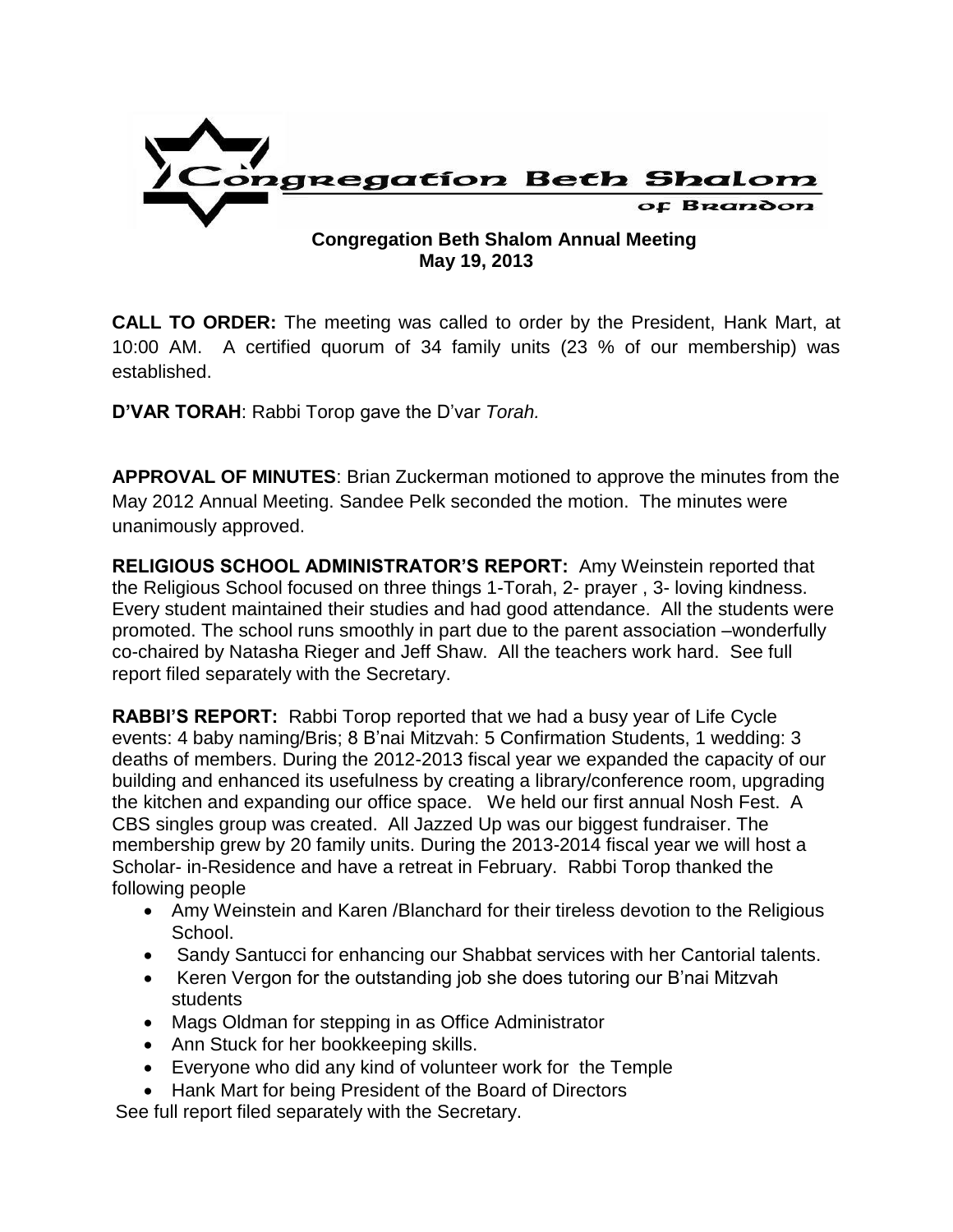**BALLOT PROCESS:** Kevin Frye, chair of the Nominating Committee explained the ballot process. Other members of the Nominating committee are: Anna Brubaker, Sheila Fishman, Jeff Shaw and Natasha Rieger.

The 2013-2014 Slate of Offers was presented to the congregation and unanimously approved: Michael Barnett, Treasurer; Toby Koch, Secretary; Yuval Freincle, Scott Hopkins and Seth Dugan, Members at large. The following people are in their 2<sup>nd</sup> year of a two year term, no vote is needed: President , Hank Mart:1<sup>st</sup> Vice President Steve Slavkin; 2<sup>nd</sup> Vice President, Errol Fishman; 3<sup>rd</sup> Vice President, Cynthia Goldstein-Hart; Members at Large, Brian Slater, Zsa Lobel and David Friedman.

**SIGNING OF THE CONENANT:** since all the Board members were not able to be at the meeting, signing of the Covenant was postponed until the June Board meeting.

**STATE OF THE CONGERGATION REPORT**: Hank Mart thanked his wife Donna and son Daniel for their support. He thanked Rudina Richter for the great job she has done as Membership chair. Twenty families joined last year. That set a record for the most families joining in one year. He thanked mile Newman for his years of service as Publicity Chair and welcomed our new Publicity chair, Renata Greenfield. Hank also thanked Cynthia Goldstein- Hart for coordinating the volunteers for I Am Hope Café. Hank said that there were three themes last year

- 1. Serving for a purpose-the renovation of the building
- 2. Reaching In/Reaching Out- there were many activities
- 3. Fiscal Stability –an outside accounting firm audited our books.

All Jazzed up and Fantasy Football were successful fundraisers.

For the coming fiscal year we are changing the perception on how we support the congregation. Instead of using the term "dues", we will be using" commitment". We will be adhering to the Member in Good standing policy outlined in the Bylaws. Big events next year are: the Scholar in Residence, All Jazzed Up, the retreat and Nosh Fest. More renovations will be done: the  $6<sup>th</sup>$  and last classroom to be renovated, the parking area, storage, the administrative area. There are still naming rights available.

**RECOGNITION**: Hank presented Sandy Santucci with a gift for her 20 years of service as our Cantorial Soloist. The following families were recognized for their naming rights donations: Errol & Sheila Fishman - classroom; Gerald & Judith Pliner - classroom; Daniel Mart - building the pergola; Stephen & Anna Feldman - classroom, David & Rudina Richter - classroom; Peter & Diane Jacobson - kitchen & sanctuary chairs; Eric & Carolyn Miller - the library; and the Brian & Martie Zuckerman and Jim & Sandee Pelk for refurbishing the sanctuary.

*Continued on next page.*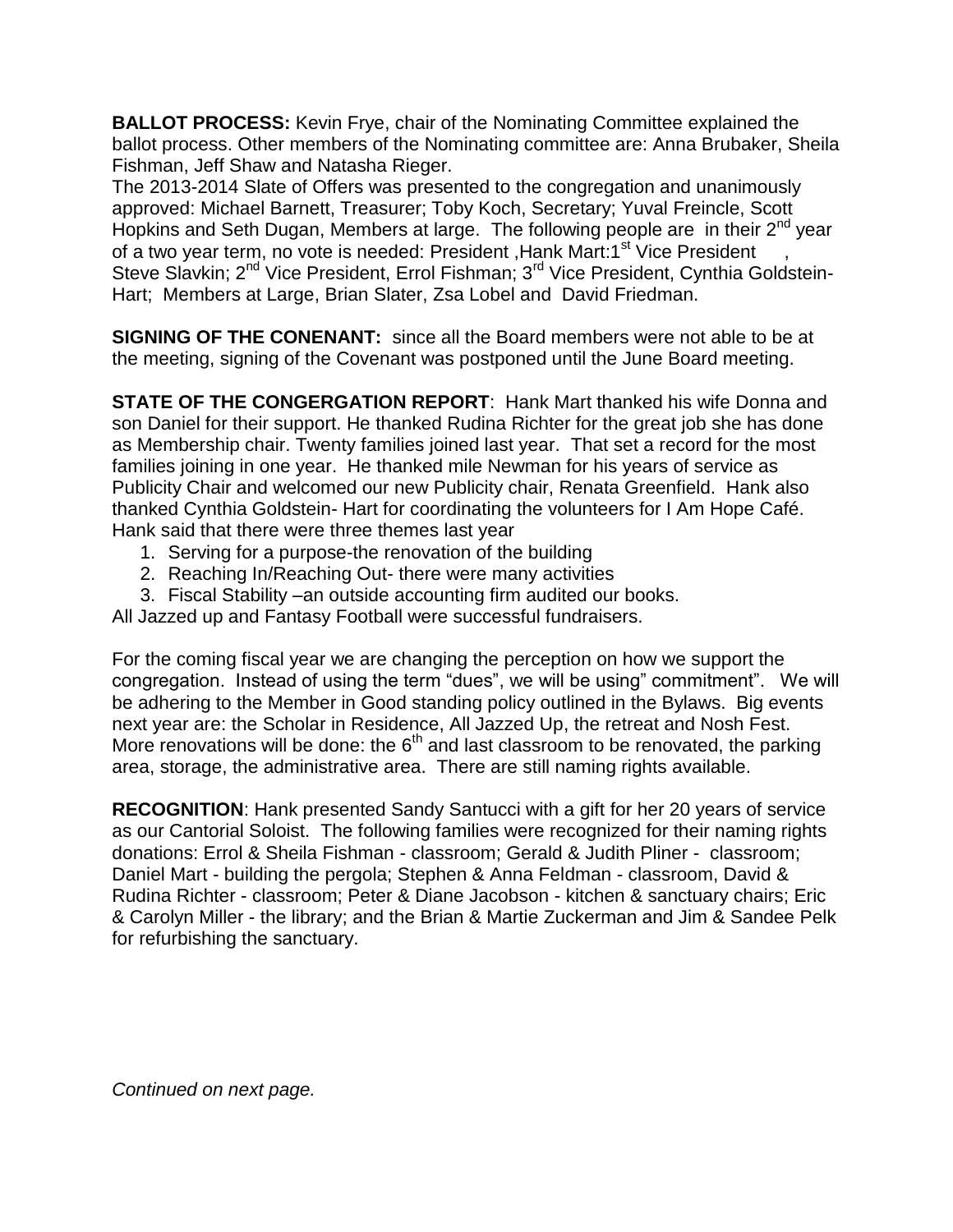**TREASURER'S REPORT:** Jeff said that he is happy to end his term of office with the temple's finances in a positive state. Last year was a difficult year. The economy in the Tampa Bay area negatively affected families in our congregation.

# **2012-2013 fiscal year**

- We renegotiated our MUMs dues. By the end of next year we will be current.
- In 2009 our mortgage was \$355,000.00 as of the end of June it will be \$90,000.00
- The All Jazzed Up fundraiser did well and helped increases our income.

## **The Audit**

- No theft or fraud was found
- \$40,000.00 of aged dues was written off to bad debt. They recommended that we do a better job collecting dues.
- We have a \$90,000.00 debt next year. One suggestion is to refinance as a 5 year loan. That will lessen our monthly payment and we could use the money for capital improvements. The problem is that there is a cost for refinancing

## **2013-2014**

- Three years ago we made budgets cuts, including salaries. This year all our salaried employees will be "made whole".
- Mitzvah Day and Break the Fast were financed by donations. Now there is a budget for those committees.
- In prior years the Building and Grounds budget was cut to the bare minimum. Now that money has been freed up we will be able to make some improvement. For the 2012-2013 fiscal year we diverted the monthly Building Fund assessment to the General Fund. It was fiscally necessary. In 2013-2014 we will be able to resume putting the assessment towards the Building Fund. We need to put money aside for a roof and new air conditioner. They are both aging.

# **Questions**

**Q** Arlene Slater At the 2012 Annual meeting and in the minutes form said meeting we were told that the mortgage would be paid off by 2013

**A** Jeff Newman As a result of the audit we learned that there were two loans. One would be paid off the other still has time on it.

**Q** Arlene Slater Do we have a \$90,000.00 loan?

**A** Jeff Newman We do not have a mortgage. The Jacobson's used collateral to help us pay off the mortgage. \$180,000.00 was paid down. The JCC owes us \$90,000.00. We will still owe \$90,000.00. We still need some building improvements. The last classroom is too small. It needs to be renovated. We need to increase our parking. We can take out a loan for \$35,000.00.